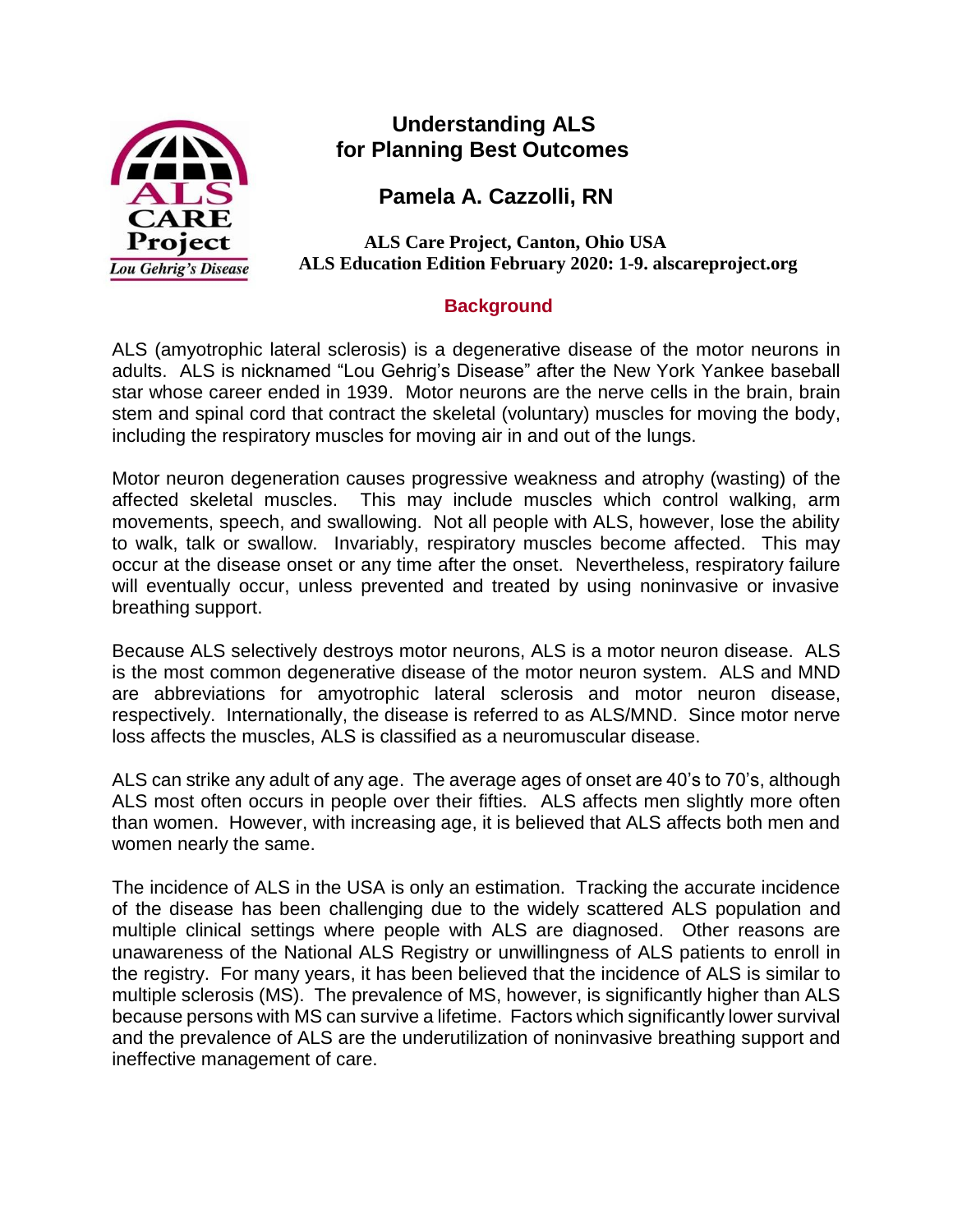The Ice Bucket Challenge of 2014 demonstrated that ALS is not such a rare disease. According to epidemiologists, the risk of getting ALS is 1 in 300 persons. Moreover, it is predicted that 600,000 people alive today in the USA will eventually get ALS during this generation. Thus, it is important for every person who is diagnosed with ALS in the USA to register with the National ALS Registry to assure being counted in the ALS census.

ALS does not typically affect a person's intellect, vision, sensation, or bladder and sexual function. Atypically, a small number of ALS persons develop frontotemporal dementia (FTD). Associated signs of FTD include alterations in behavior, personality, and language skills. FTD does not cause memory loss and must not be confused with Alzheimer's Disease.

ALS results in the progression of respiratory muscle weakness, causing hypoventilation (under-ventilation) of the lungs. Invariably, breathing failure will occur, unless hypoventilation is treated. People with ALS can choose short-term (noninvasive) or longterm (invasive) breathing support and survive well beyond respiratory failure. In fact, ALS itself is not fatal when breathing support is used and adequate ventilation is maintained.

People with ALS do not die directly from motor neuron degeneration, but from respiratory pump failure, if they so choose. ALS families need to know the options for breathing and living for achieving desired outcomes.

Currently, there is no treatment to stop ALS. Potential risk factors that may cause ALS are being investigated. Although ALS is incurable, ALS symptoms are manageable.

## **Discovery of ALS**

In 1869, Dr. Jean-Martin Charcot of the Salpêtrière Hospital in Paris, France, first identified and described ALS. Later, in 1874, he coined the name, Amyotrophic Lateral Sclerosis, based on his clinical and pathological findings of the disease outcomes. "Amyotrophic" refers to atrophy of the muscles; "lateral" refers to the motor nerve tracks that run down both outer sides of the spinal cord; and "sclerosis" refers to the hardening which is the result of the scarring that remains after the nerves disintegrate. Dr. Charcot is known as the Father of Modern Neurology for his years of study of patients with neurologic diseases, his publications, and his famous *Tuesday Lessons*. In the 19th century, the Salpêtrière became the birthplace of the field of neurology. Today, the historic center of neurology continues to have one of the largest ALS clinics in the world.

### **How Motor Nerves Control Skeletal Muscles**

**There are two sets of motor neurons: the upper and lower motor neurons.** The upper motor neurons extend their fibers called axons from the brain to the spinal cord, and the lower motor neurons extend their axons directly from the brain stem and spinal cord to the skeletal (voluntary) muscles for moving the body.Voluntary muscles are those that can be contracted consciously.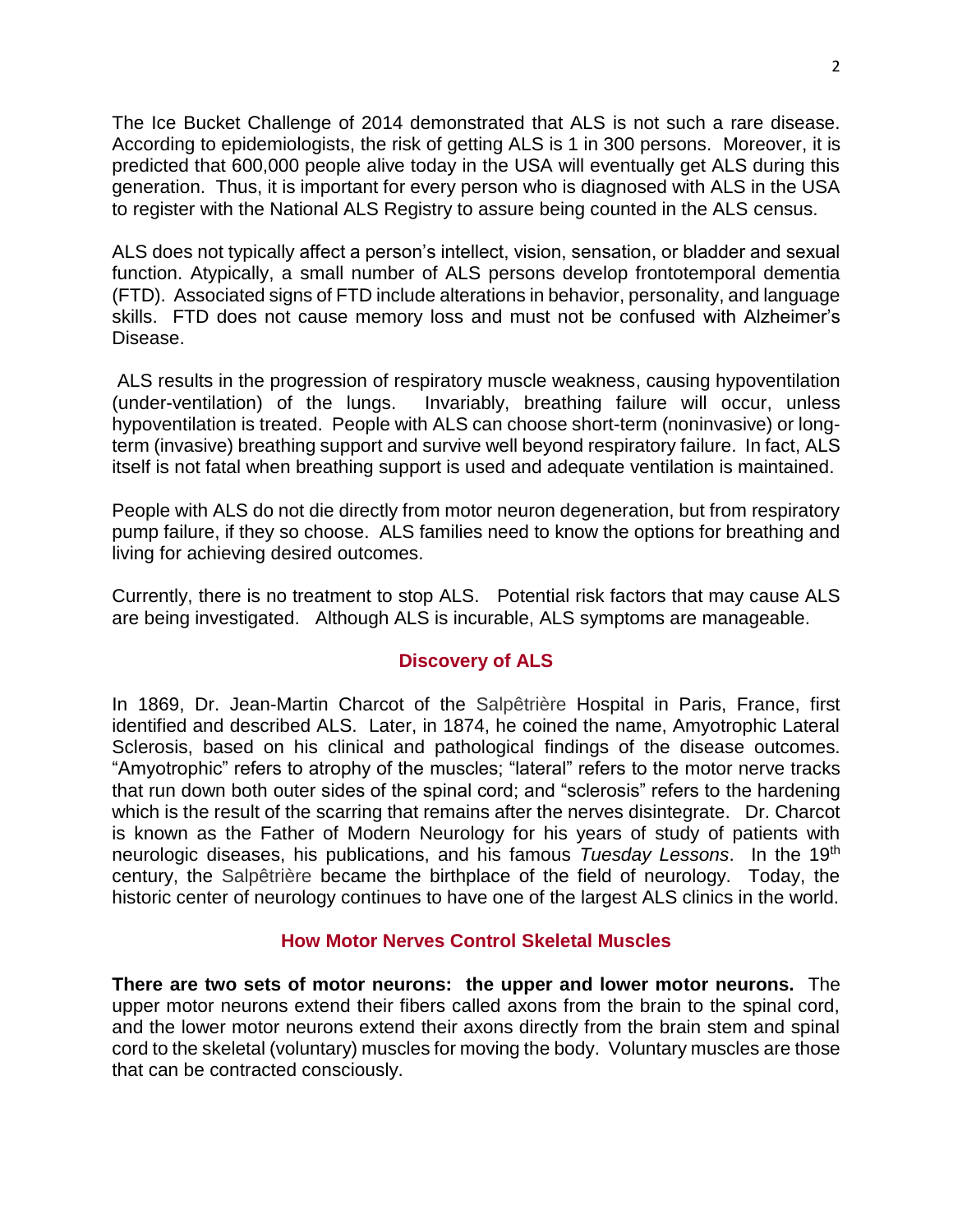The cell bodies or nuclei of the motor neurons are headquartered in three specific regions: [1] the brain (cerebral motor cortex) [2] the brain stem and [3] the spinal cord (anterior horn cells in the gray matter).

**The upper motor neurons lie in the cerebral motor cortex**, which is a narrow arched strip along the frontal lobe of the brain from side to side. Upper motor neuron fibers called axons pass down through the corticospinal tracts of the spinal cord to make connections or synapses with the lower motor neurons which control muscle movements. Each small segment of the arch controls a specific muscle group for moving the toes, ankle, knee, hop, trunk, shoulder elbow, wrist, hand, fingers, thumb, neck, brow, eye, face, lips, jaw, tongue, and for swallowing.

**Signs of upper motor neuron involvement include:** muscle spasticity, loss of dexterity, impaired fine muscle movement, loss of muscle strength, slow movements, and limb stiffness.

**The lower motor neurons originate from two locations: the brain stem and the anterior horn cells in the gray matter of the spinal cord.**

**The brain stem is the stem-like part of the brain** that joins together the brain and spinal cord.In the brain stem lays the nerve cell group (nuclei) for most of the 12 pairs of cranial nerves. **The "bulbar region" of the brain stem consists of bulb-shaped structures**, called the medulla and pons.

The motor cranial nerves in the medulla (bulbar region) control muscles for speaking and swallowing. These include muscles in the throat (pharynx), tongue, larynx (voice box) and for controlling the gag/cough reflexes. The pons (bulbar region) governs facial and jaw movement and muscles for chewing.

**Signs of bulbar impairment include:** trouble forming words or impaired speech, impaired ability to swallow resulting in excessive oral secretions and saliva drooling, and impaired ability to chew food. Approximately 25% or more of people with ALS have bulbar involvement at the onset of the disease. Nevertheless, many people with ALS probably more than 25% never develop bulbar symptoms.

### *People with ALS who have trouble talking and swallowing and have excessive oral secretions are referred to as being "bulbar." People with ALS who do not have trouble talking and swallowing and have no excessive oral secretions are referred to as being "nonbulbar."*

**The anterior horn cells are the lower motor neurons of the spinal cord.** Inside the entire length of the spinal cord is a cone of gray matter in the shape of the letter H. The anterior horn cells are located at the two anterior ends of the H. They send impulses through all the spinal root nerves branching from the anterior horn cells to the muscles, as these lower motor neuron axons branch throughout the body, extending to all the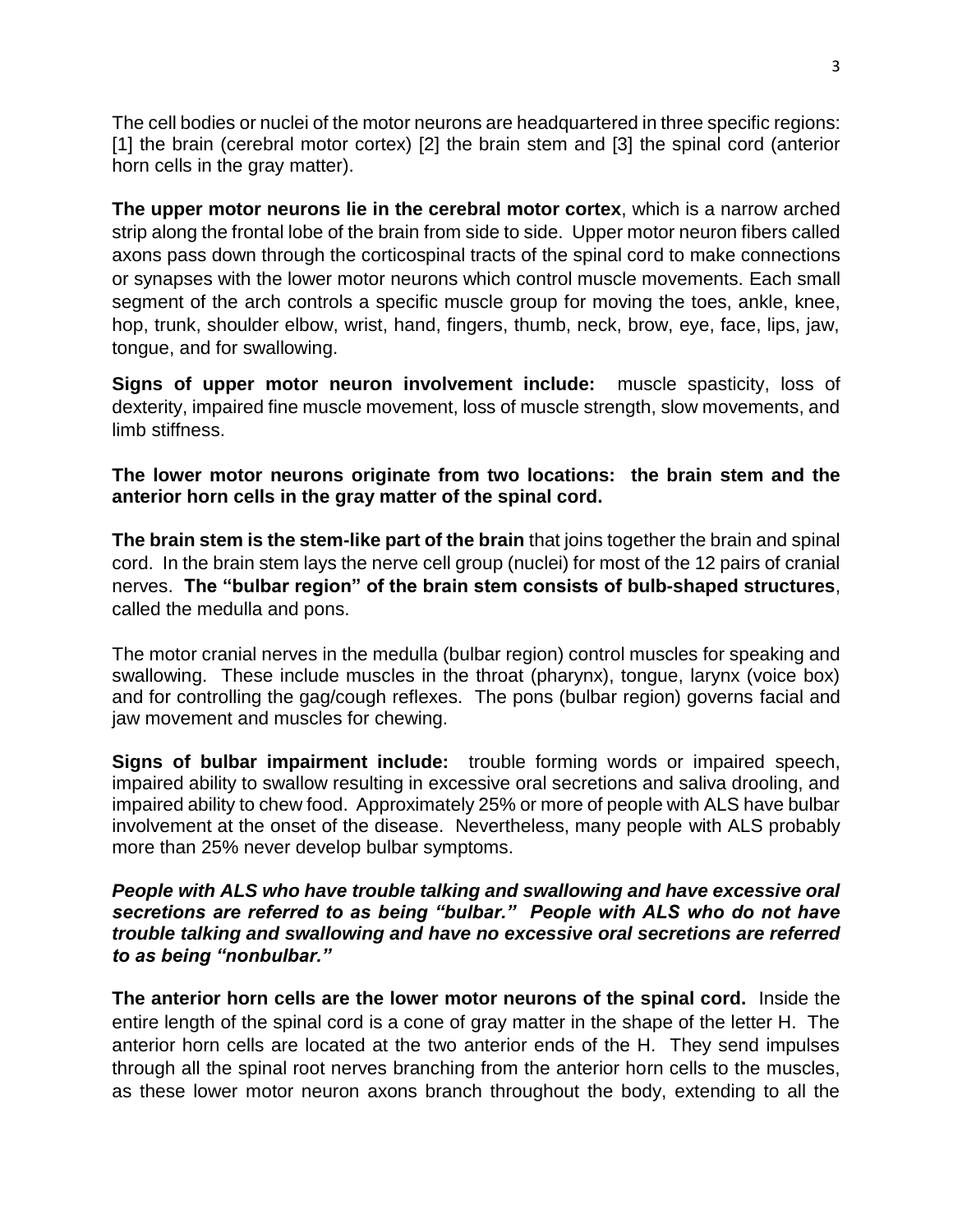skeletal muscle fibers. The anterior horn cells govern movement of all the extremities and trunk of the body. **In the spinal cord, anterior horn cells selectively disintegrate in ALS.**

The opposite two ends of the H on the posterior horns are the cell bodies of the sensory neurons which are unaffected in ALS. From each of the two posterior horns and anterior horns emerge nerve fibers into a root. One posterior and one anterior root from each side of the horn join together, forming a spinal nerve. Therefore, each spinal nerve arises from the anterior and posterior roots. **However, in ALS, only the anterior motor roots are affected, not the posterior sensory roots.** 

**Thirty-one pairs of spinal nerves emerge from the spinal cord** through holes in the vertebral bones of the spinal column and extend to outlying body areas. Each pair of spinal nerves is named and numbered according to the name and level of the spinal cord segment from which it originates. There are 8 cervical (neck); 12 thoracic (between neck and lower back); 5 lumbar (lower back); 5 sacral (bottom of spine); and 1 coccygeal (final end of spine). The motor spinal nerves control muscles, according to their levels in the body, beginning at the neck and back of the head, down to the soles of the feet.

Death of the anterior horn cell bodies, leads to the degeneration of the associated motor axons, which are the peripheral nerve fibers that branch throughout the body to innervate the skeletal muscles and induce muscle contraction. Thus, failure to transmit power from the motor nerve cell bodies results in paralyzed muscle from dead axons. Affected muscles gradually atrophy or waste away.

**Signs of lower motor neuron involvement include:** muscle weakness and atrophy, flaccid (soft, flabby), muscles fasciculations which are fine, rapid, flickering muscle twitchings, while muscles are at rest, and muscle cramps.

**In Classic ALS** which involves both upper and lower neurons **the hallmark sign is the combination of both muscle weakness and spasticity.**

**The cardinal sign of ALS is muscle weakness. Signs of muscle weakness include:** difficulty walking, trouble climbing steps, foot drop, stumbling, trouble raising the arms, dropping things, difficulty turning door knobs and keys and performing tasks, inability to stand or sit upright due to trunk weakness, trouble with balance, and trouble with holding head upright if there is neck weakness. Not all people with ALS lose the ability to walk or lose use of their hands and arms.

All people with ALS, however, experience fatigue and some weight loss due to muscle shrinkage. Excessive weight loss due to impaired swallowing, inadequate nutrition, or loss of appetite is a preventable complication and may compound muscle weakness.

**Most importantly, it is necessary to know that ALS affects the nerves that govern the respiratory muscles for breathing in and out. The diaphragm is the principal muscle of inspiration or breathing in.** Breathing failure in ALS, is caused primarily by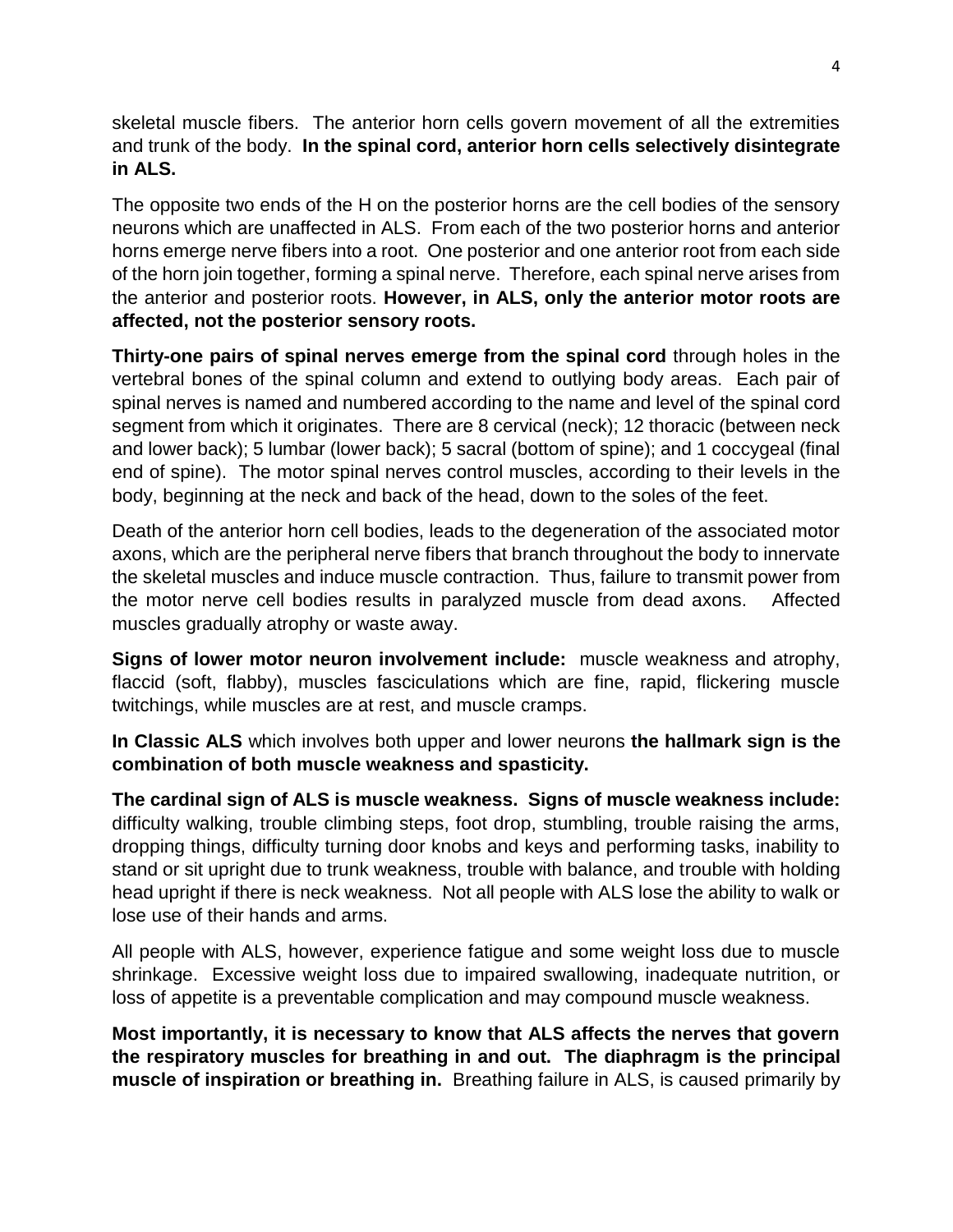inspiratory failure of the diaphragm. Exhalation requires much less work and is ordinarily a passive (inactive) process.

**Other muscles of respiration include the external and internal intercostals** which are muscles between the ribs **and the accessory muscles**, certain muscles of the neck, shoulders, chest and abdomen. The intercostals and accessory muscles assist the diaphragm for breathing. For a time, they can help compensate for diaphragm weakness. However, the intercostals and accessory muscles are unable to maintain respiration alone without a functional diaphragm. Eventually, respiratory failure occurs, unless mechanical ventilation (breathing support) is used and airway clearance is maintained. **The abdominal muscles play a key role for exhaling forcefully and coughing** to clear the upper and lower airways, as needed.

**Early "hallmark" signs of respiratory impairment that are often overlooked include:** inability to fully inhale and exhale, a weak cough and a reduced voice volume. These signs signal the need for pulmonary evaluation. Signs of early respiratory impairment may also include feelings of overall fatigue. **As respiratory muscle weakness advances, common symptoms include:** slow or rapid shallow breathing, inability to breathe when lying down, the need to sit upright to breathe (orthopnea), disrupted sleep, disrupted speech, frequent yawning, anxiety, restlessness, headaches, marked fatigue, daytime drowsiness, and visible signs of accessory muscle use. **Late symptoms if go untreated include:** shortness of breath/respiratory distress while sitting upright, paradoxical breathing - when the chest moves inward during inhalation instead of moving outward, excessive sleepiness, hallucinations and panic attacks.

### **Pattern of Progression**

No two people with ALS progress exactly the same. The onset of the disease begins in one of the three motor neuron levels: the brain, brain stem or spinal cord and gradually spreads to the other motor nerve cells. Which muscles lose function depend on which motor neurons are affected. Thus, muscle weakness initially begins in one group of muscles, gradually spreads to other muscles nearby in a sequence, and then to another region of the body. The rate of progression is different for everyone.

People diagnosed with ALS have either a limb, bulbar or respiratory onset of the disease. Approximately 25% or more have an onset in an arm or hand, 25% or more have an onset in a foot or leg; 25% or more have an onset in the bulbar muscles, and 10% or less have an onset in the respiratory muscles. A diagnosis of ALS may be overlooked or delayed in respiratory onset patients. Consequently, this may result in unexpected respiratory failure and unplanned outcomes. Also, people with a respiratory onset are always ambulatory and a high risk for respiratory failure and delayed treatment.

## **Diagnosing ALS**

In diagnosing ALS, a physical and neurologic exam is performed by a neurologist. The electromyogram (EMG) is a diagnostic test to determine abnormal nerve and muscle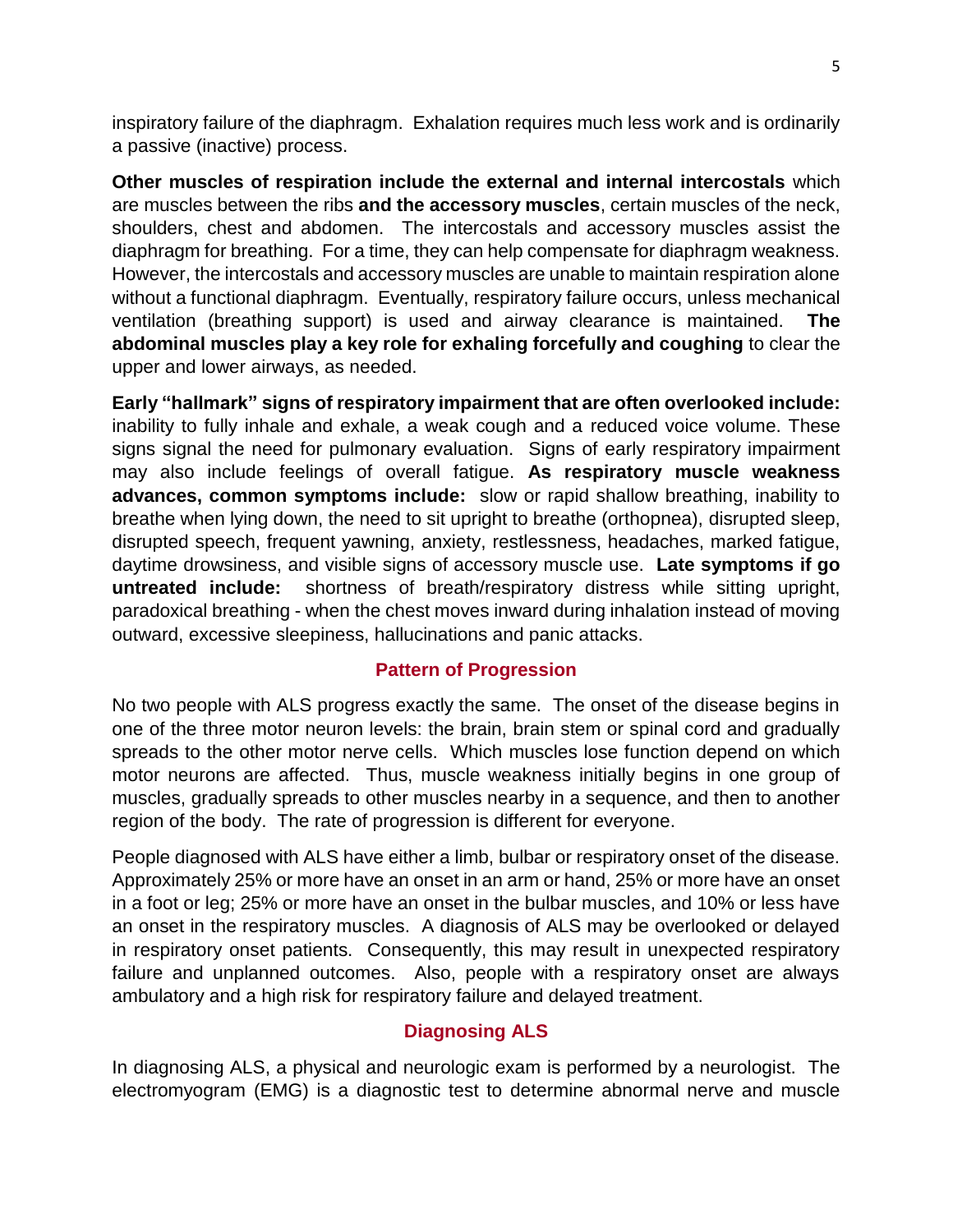activity. A definite diagnosis may not be possible in early ALS, since it may require a period of time to observe the progression of symptoms and to rule out other conditions that might mimic motor neuron disease. The diagnosis of ALS is based on the upper and lower motor neuron signs, according to the El Escorial Criteria that was established by the World Federation of Neurology.

**The diagnostic categories for ALS are:** [1] Definite ALS [2] Probable ALS and [3] Possible ALS.

# **Three Subtypes or Forms of ALS**

Some persons are diagnosed to have a form of ALS that usually evolves later to become Classic ALS (within months or years):

- **1. Progressive bulbar palsy (PBP):** the "bulbar form" of ALS due to motor neuron involvement restricted to the brain stem, causing speech and swallow impairment.
- **2. Progressive muscular atrophy (PMA):** the "lower motor neuron form" of ALS due to motor neuron involvement restricted to the spinal cord, resulting in limb and trunk weakness.
- **3. Primary lateral sclerosis (PLS):** the "upper motor neuron form" of ALS due to motor neuron involvement restricted to the motor cortex of the brain, resulting in limb and bulbar dysfunction. The progression of PLS is usually very slow. People with PLS may survive many years, even decades. Living with long term disability is very challenging for people with PLS and their family caregivers.

# **Sporadic Vs. Familial ALS**

ALS can strike any adult of any age, anywhere in the world. About 90 percent of ALS cases are generally sporadic with no known family history of the disease.

Approximately 10% of people with ALS have familial ALS (FALS) in which at least one other family member has been affected with ALS. Inherited ALS is caused by a mistake in the genetic code that is passed down from one generation to the next. The most common genes known to cause FALS are C9ORF72, SOD1, TARDBP (TDP-43), and FUS.

Genetic testing can determine if a person has one of the discovered mutated genes. People with a history of the disease in their family members may wish to undergo genetic testing to see if they also have the gene. If they do, it does not mean that they will necessarily develop ALS. In fact, it is possible that risk factors may trigger the onset of FALS. Genetic counseling is an option for people with family members who have or had FALS.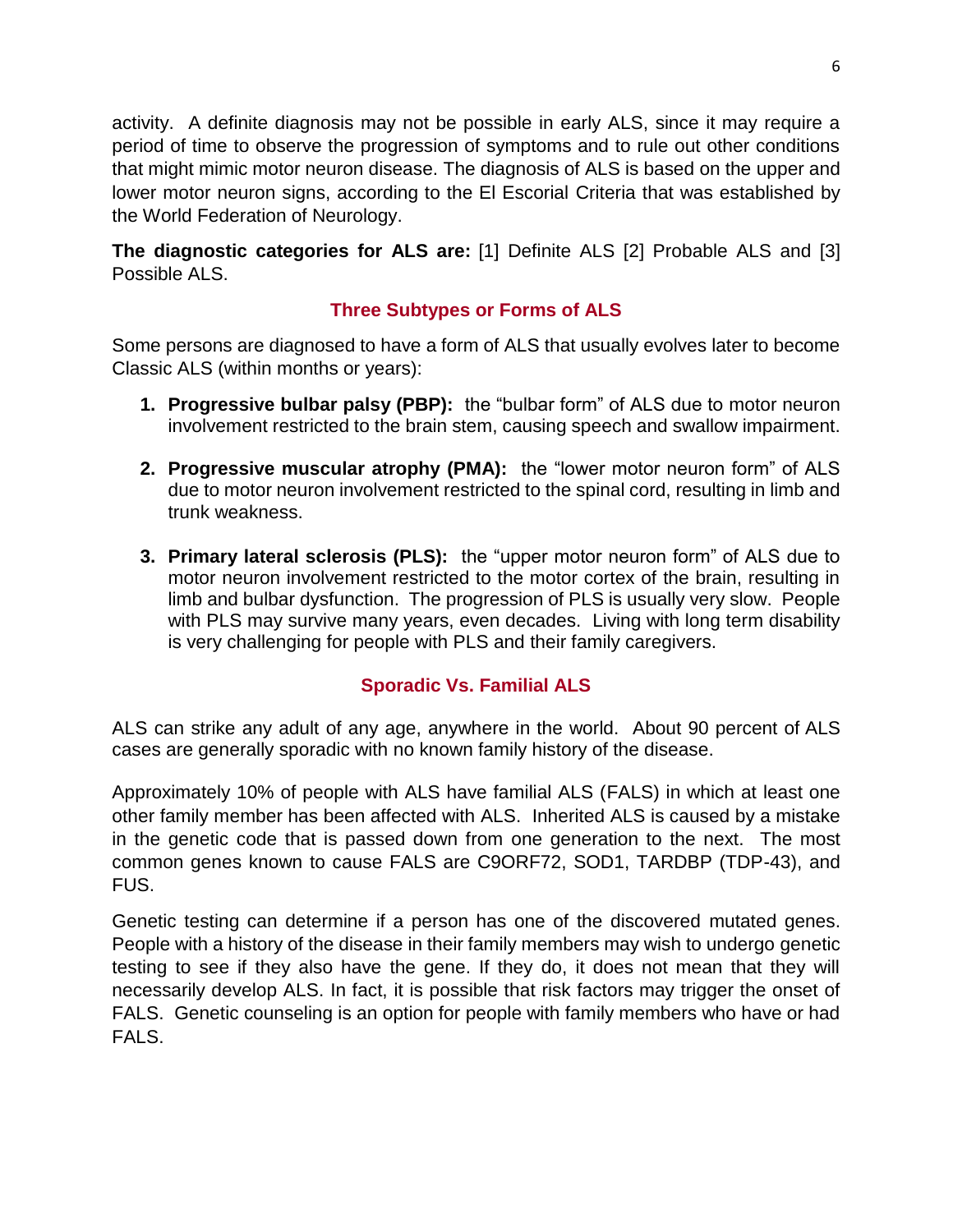#### **What Causes Sporadic ALS?**

People with ALS want to know how they acquired the disease. The causes of sporadic ALS have yet to be proven. Potential risk factors that may trigger the onset of ALS are being investigated. These include: genetic, environmental, infectious (i.e., viral, prion), autoimmune, physical activity, trauma, and lifestyle factors. The discovery of ALS genes has revealed that mutation of genes predisposes to ALS, both in familial and sporadic cases. According to one of the most comprehensive genetic studies of ALS, genetics may play a larger role in causing ALS than previously believed, perhaps accounting for more than one-third of all cases of sporadic ALS. This reveals that genetic factors may be associated with an increased risk in developing ALS.

Studies have shown that changes in the nucleic acid of motor neurons trigger the onset of ALS. Evidence also suggests that "misfolded proteins" or toxic proteins are associated with damage and death of the motor neurons. Hereditary or acquired nucleic acid changes may increase the genetic risk of misfolded proteins.

A high level of physical activity has shown to be consistently associated with an increased risk for getting ALS. Also, some studies have shown that viral infections are risk factors for various neurodegenerative diseases and that viral pathogens may be linked to misfolded proteins and neurodegeneration. Service in the US military has also shown to be a risk factor for ALS. By understanding the mechanisms that can trigger motor neurons to degenerate, this will hopefully shed light on how to stop ALS and the progression of cell death.

#### **Treatment**

To date, there is no known treatment to stop or slow the progression of motor neuron degeneration. Nevertheless, two drugs have shown possible therapeutic benefits for people with ALS. For more than 20 years, riluzole has been the only treatment available for ALS. Although the drug has no effect on muscle function, breathing function or the quality of life, the drug has shown that it may improve survival of ALS by approximately two to three months. Riluzole is not a cure and does not prevent, stop or reverse ALS. Riluzole inhibits the action of glutamate, an excitatory neurotransmitter that may contribute to motor neuron degeneration. Because of the high cost and limited benefits, many physicians do not prescribe the drug, unless the patients have adequate healthcare reimbursement to cover the expense. It is important to be aware that riluzole may cause loss of appetite. Thus, the drug should be used with caution in patients who have or had excessive weight loss.

In 2017, Radicava (edaravone) was approved by the U.S. Food and Drug Administration (FDA) for treating ALS, after a study in Japan showed that the drug reduced the decline in physical ability by 33%, compared to the placebo. The American developer of the drug is Mitsubishi Tanabe Pharma America (MT Pharma). Despite the possible benefits, Radicava may cause side effects. For further information about the current treatment, ALS patients need to contact their neurologists.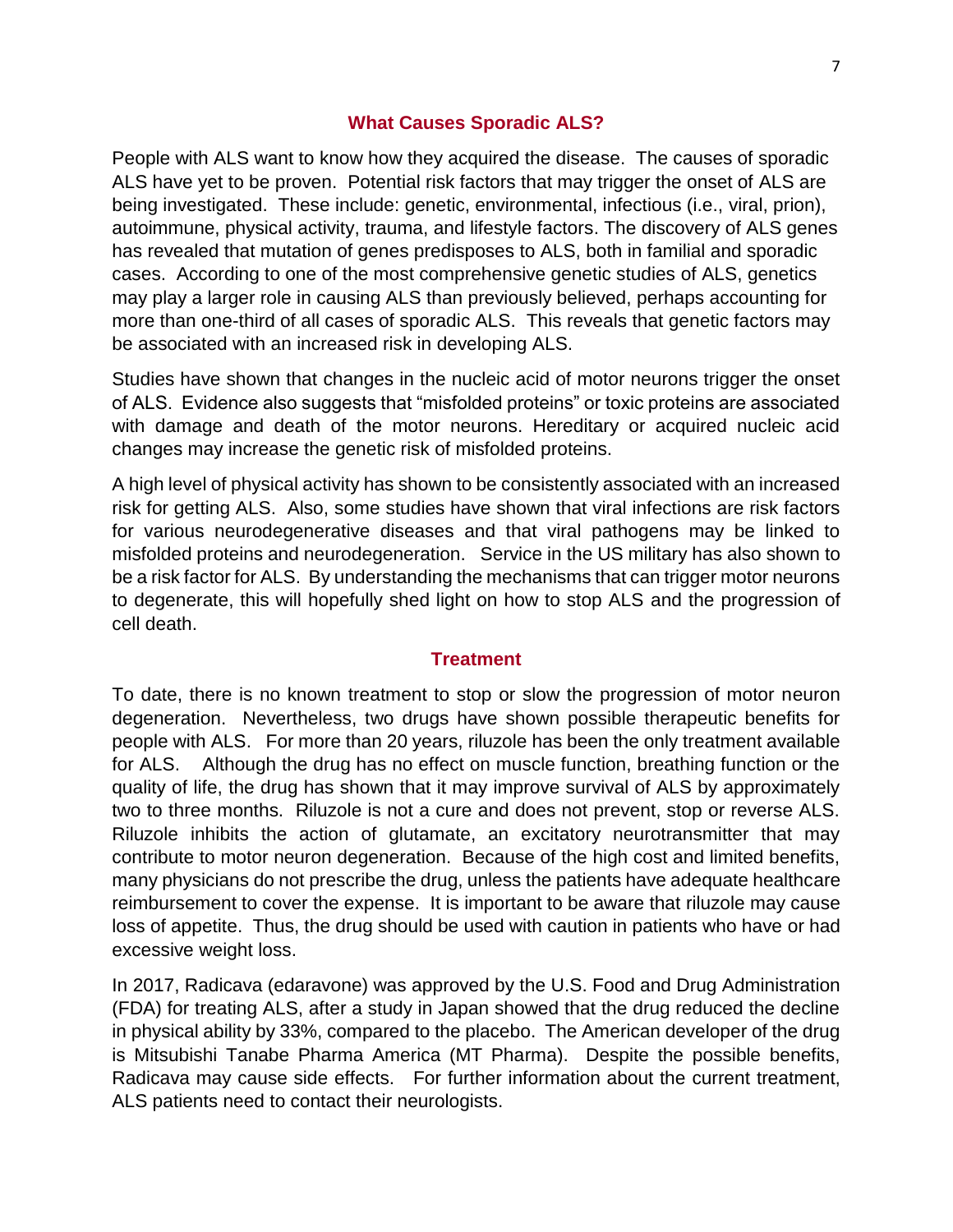#### **Planning Best Outcomes**

Although ALS is incurable, ALS is a manageable disease. Many methods are available to manage the progression of disability; enhance mobility, comfort and safety; maintain effective communication; achieve and maintain adequate nutrition; manage excessive saliva and oral secretions, cope with ongoing changes and losses, maintain adequate ventilation and achieve desired outcomes. As respiratory muscle weakness progresses, people with ALS have choices for breathing and living.

# **LIFE CHOICES**

- **1. Noninvasive (nasal/oral) ventilation (NIV):** positive pressure air is delivered from a ventilator (small, portable machine) through the nose and/or mouth and into the lungs to support breathing. **NIV can be tolerated unless oral secretions become severe.**
- 2. **Tracheostomy invasive ventilation (TIV):** positive pressure air is delivered from a ventilator (small, portable machine) through a tracheostomy (surgical opening in the neck) and into the lungs to support breathing. TIV supports breathing beyond respiratory failure, despite severe oral secretions. Use of TIV can be long term. ALS patients have the right to stop TIV, if desired. Also, if TIV users are nonbulbar, they should have the right to transition to NIV, if they so desire.

### **\*Nonbulbar ALS patients who can talk and swallow, and who do not have excessive oral secretions, they can tolerate noninvasive ventilation and do not need a tracheostomy to maintain adequate ventilation.**

3. **Comfort (hospice) care:** indicated if NIV is no longer tolerated due to severe oral secretions and tracheostomy invasive ventilation is not desired.

### *\*\*\* Education on life choices is necessary for making informed choices and fulfilling patient wishes. \*\*\**

*All people with ALS have the right to accurate, necessary and understandable information about ALS and options for breathing and living. People should know that ALS ultimately results in progressive respiratory muscle weakness and that breathing failure may be prevented or treated, if desired. All people with ALS should be given the choice to live, or if they so choose, to refuse or stop lifesustaining treatment and be given the right to comfort care.*

#### **REFERENCES**

- Alam MZ, et al. Infectious agents and neurodegenerative diseases: exploring the links. *Curr Top Med Chem*. 2017 Jan 3.[Epub ahead of print]
- Al-Chalabi A, et al. Genetic and epigenetic studies of amyotrophic lateral sclerosis. *Amyotroph Lateral Scler Frontotemporal Degener*. 2013 May;14 Suppl 1:44-52.